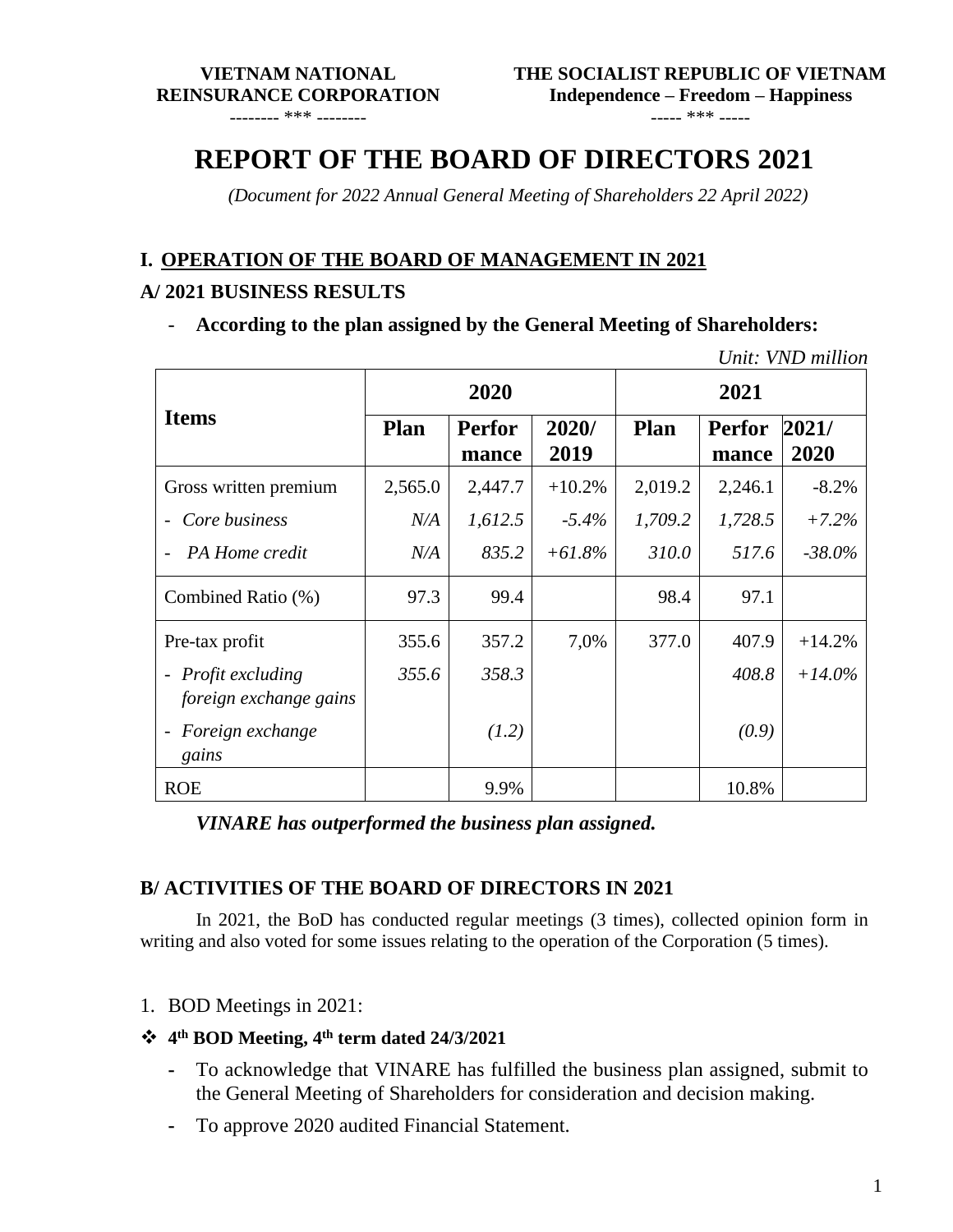- **-** To approve the allocation of profit 2020 and submit to the the General Meeting of Shareholders for approval.
- **-** To approve and submit to the the General Meeting of Shareholders the remuneration for BOD, BOC and secretaries in 2020.
- **-** To approve the related party transaction in 2020.
- **-** To approve the Report of the Board of Directors 2020.
- **-** To approve the report on Tien Phong Bank's stock liquidation in 2020
- **-** To approve business plan for 2021 and submit to the the General Meeting of Shareholders for approval
- **-** Plan on increasing the Charter capital 2021
- **-** Establishment of Internal Audit Department;
- **-** To acknowledge discussions related to the draft amendments of Charter of Organization and Operation, Corporate Governance Rules, and Operation Rules of BOD;
- **-** To agree with and submit to the the General Meeting of Shareholders to approve the proposal of the BOC on the list of auditing companies for 2021;
- **-** The BOD delegate to the Chairman to approve the documents to submit to the General Meeting of Shareholders 2021 and to decide on arising relating to the convention of the Annual General Meeting of Shareholders 2021;
- **-** Supplement issue on election of an additional member of the Board of Directors for the term 2020 - 2024 to the agenda of the Annual General Meeting of Shareholders 2021.

### ❖ **5 th BOD Meeting, 4 th term dated 29/6/2021**

- **-** To acknowledge the interim business results of first quarter of 2021
- **-** To approve the internal audit plan for the last 6 months of 2021;
- **-** To approve the revised Regulation on Information Disclosure;
- **-** To assign the Board of Management to incorporate the inputs from Board members and complete the amendments of Investment Guidelines, Finance Rules, Regulation on succession planning, appointment, re-appointment and dismissal of management titles under BOD's authority for accomplishment and issuance;
- **-** To approve the task assignment of members of the Board of Directors in Committees;
- **-** To approve the change in name of the Risk Management Department as Risk Management & Compliance Department;
- **-** To assign the Chief Executive Officer to amend the Operation Regulation of Risk Management Department to supplement the function of compliance;
- **-** To assign the Chief Executive Officer issues the Decision to dissolve the Internal Inspection and Control Unit.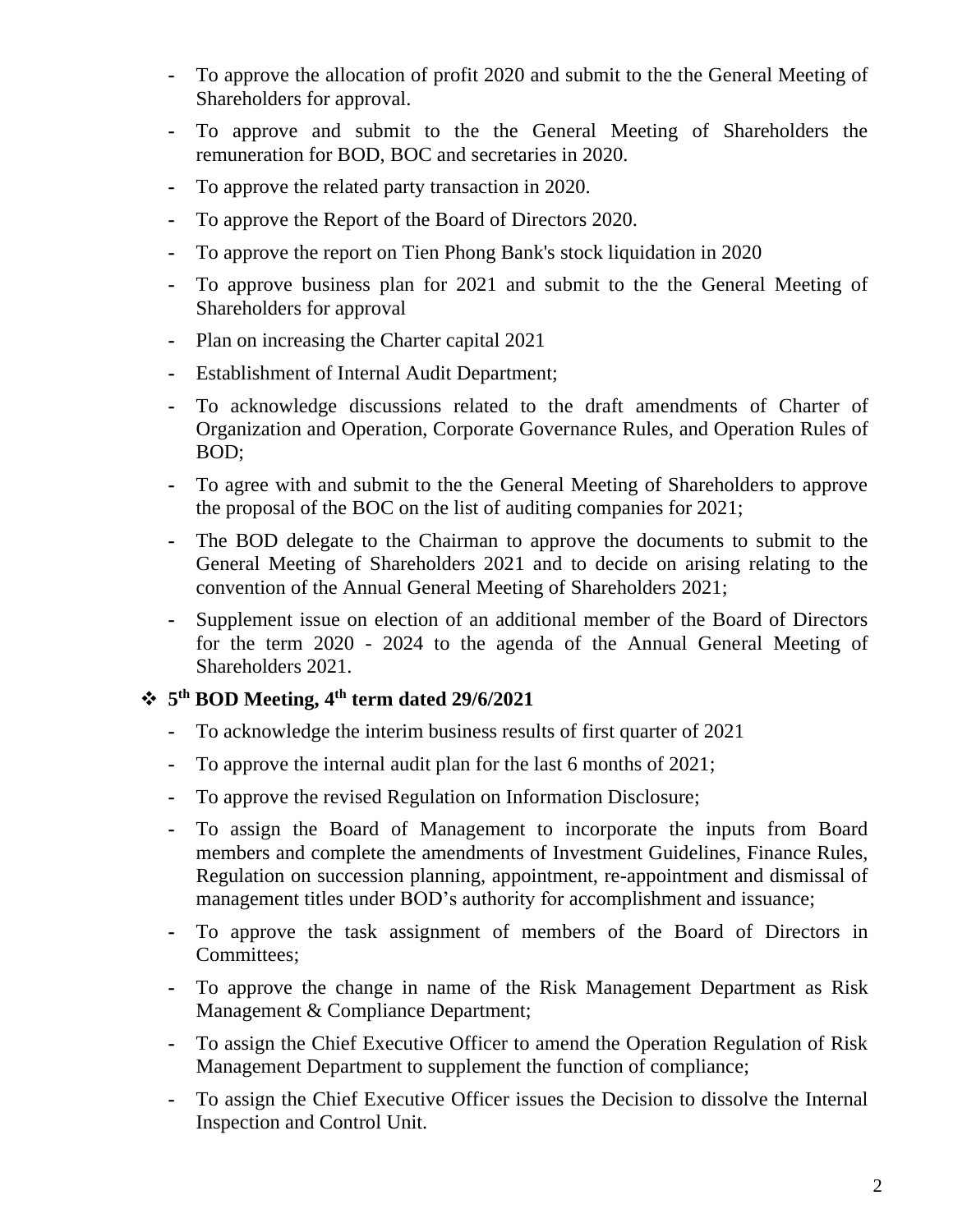## ❖ **6 th BOD Meeting, 4 th term dated 10/11/2021**

- **-** To acknowledge the business results of first nine months of 2021;
- **-** To agree with the assessment and comments of the Human Resource Committee on the Self-review and assessment on the performance of the Chief Executive Officer's duties from November 2, 2020 to November 2, 2021;
- **-** To approve the policy of supplement another Deputy Chief Executive Officer to strengthen the Board of Directors;
- **-** To agree to adjust the salary payment of the Executive Board in Vietnam dong to ensure to be compliance with the legal regulations on foreign exchange management;
- **-** To agree on the progress report of the reinsurance management system application project (ViCore);
- **-** To agree with the report of the Internal Audit Department on the process of managing the reinsurance business claim - Debt management – Payment;
- **-** To agree with the report of the Board of Management about VINARE Invest.
- 2. The BoD has collected opinion form in writing and promulgated decisions as follows:
	- **- Decision No. 02/2021/QD-HDQT dated 25/02/2021**
		- To approve salary and other benefits for Executive Chairman of the Board of Directors for  $2020 - 2024$  term.
	- **- Decision No. 03/2021/QD-HDQT dated 10/03/2021**
		- To approve the time and agenda of 2021 Annual General Meeting of Shareholders.
	- **- Decision No. 14/2021/QD-HDQT dated 08/06/2021**
		- To agree to select PWC Viet Nam as the external auditing company to audit VINARE's 2021 financial statement.
	- **- Decision No. 15/2021/QD-HDQT dated 28/06/2021**
		- To select the contractor to develop and deploy reinsurance management system application (ViCore) at VINARE.
	- **- Decision No. 27/2021/QD-HDQT dated 24/12/2021**
		- Reinsurance program 2022 of VINARE.

### **C/ ACTIVITIES OF COMMITTEE OF THE BOARD OF DIRECTORS 2021**

#### **1. Strategic Development Committee:**

- Direct and supervise the implementation of business plan 2021 and 5-year plan for  $2020 - 2024$  period.
- Direct and review the growth targets for 2022-2024 period.
- **2. Human Resource Committee:**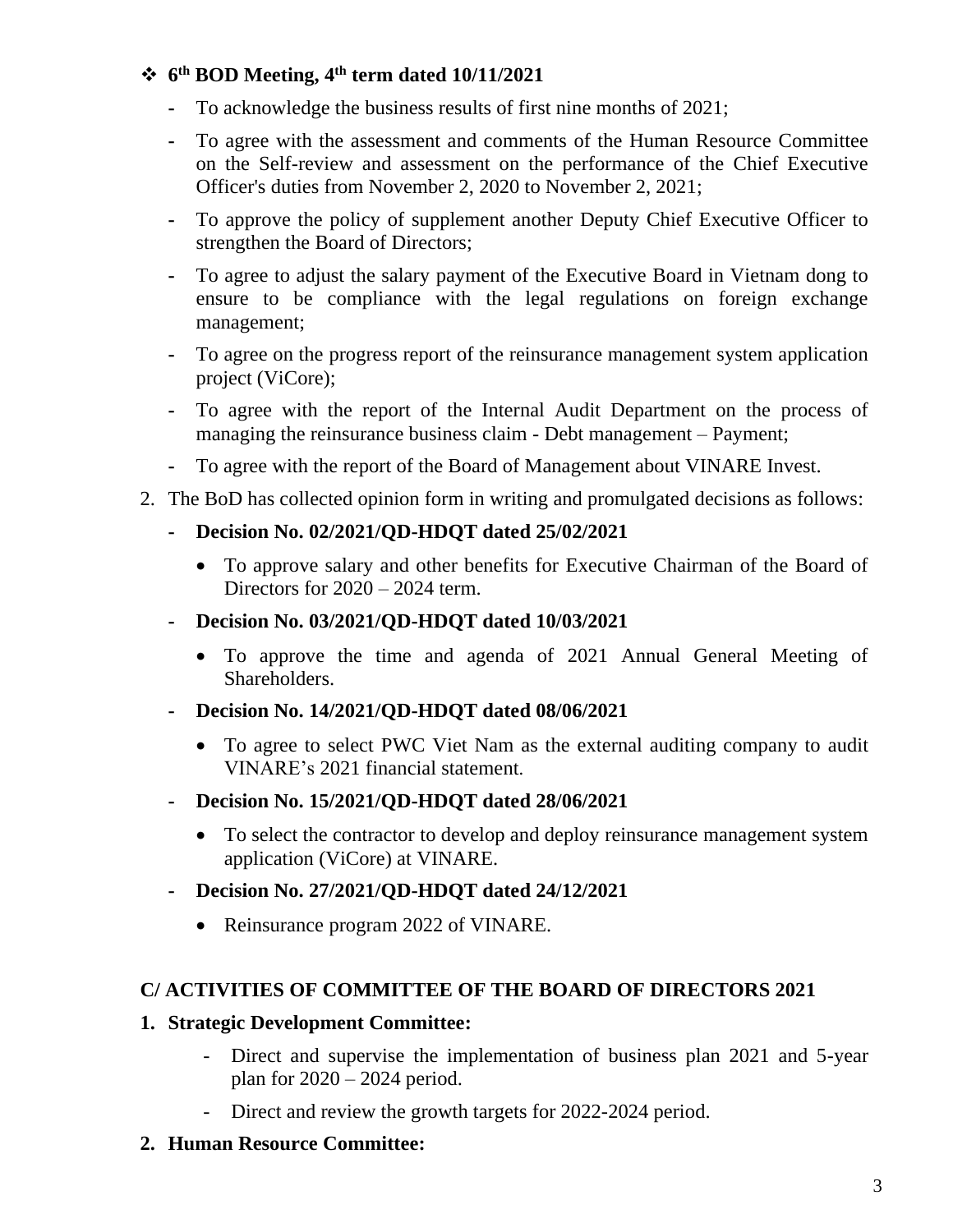- Complete the Regulation on Succession planning, appointment, reappointment and dismissal of management titles under the Board's authority;
- Evaluate the 1-year performance of the Chief Executive Officer.

#### **3. Remuneration and Compensation Committee:**

- Maintain the compensation policy applied in 2020;
- Review the compensation policy for executive Board member.

#### **D/ REMUNERATION FOR BOD MEMBERS 2021**

Pursuant to the Resolution No. 06/2013/NQ-ĐHĐCĐ dated 25/4/2013, remuneration (including tax) for BoD, BoC and secretaries was VND 3.85 billion/year.

- The remuneration for each member is distributed in compliance with Decision No. 11/2015/NQ-HDQT dated 21/8/2015
- The remuneration for Executive Chairman is complied with Decision No. 02/2021/NQ-HDQT dated 25/2/2021

Income (before tax) for each member in 2021 as follows:

| No.          | <b>Board of Directors</b>                                                                                         | Income (before tax)  |  |
|--------------|-------------------------------------------------------------------------------------------------------------------|----------------------|--|
|              |                                                                                                                   | (VND)                |  |
| $\mathbf{1}$ | Mr. Nguyen Anh Tuan – Chairman, Head of<br><b>Strategic Development Committee and</b><br>Human Resource Committee | Not receive          |  |
| 2            | Mr. Nguyen Xuan Viet – Deputy Chairman                                                                            | 216,000,000          |  |
| 3            | Mr. Mai Xuan Dzung - Director, Chief<br><b>Executive Officer</b>                                                  | 180,000,000          |  |
| 4            | Mr. Dao Nam Hai – Director                                                                                        | 180,000,000          |  |
| 5            | Mr. Nguyen Dinh $An$ – Director                                                                                   | 180,000,000          |  |
| 6            | Mr. Vu Anh Tuan – Director                                                                                        | 180,000,000          |  |
| 7            | Mr. Pham Phan Dzung – Director, Head of<br><b>Remuneration and Compensation Committee</b>                         | 240,000,000          |  |
| 8            | Mr. Jared Orchard – Deputy Chairman                                                                               | 216,000,000          |  |
| 9            | Ms. Nguyen Thi Quynh Huong – Director<br>(Member since $23/4/2021$ )                                              | 124, 120, 879        |  |
|              | <b>Total</b>                                                                                                      | <u>1,516,120,879</u> |  |

### **E/ SUPERVISION OVER BOARD OF MANAGEMENT AND MANAGEMENT LEVEL**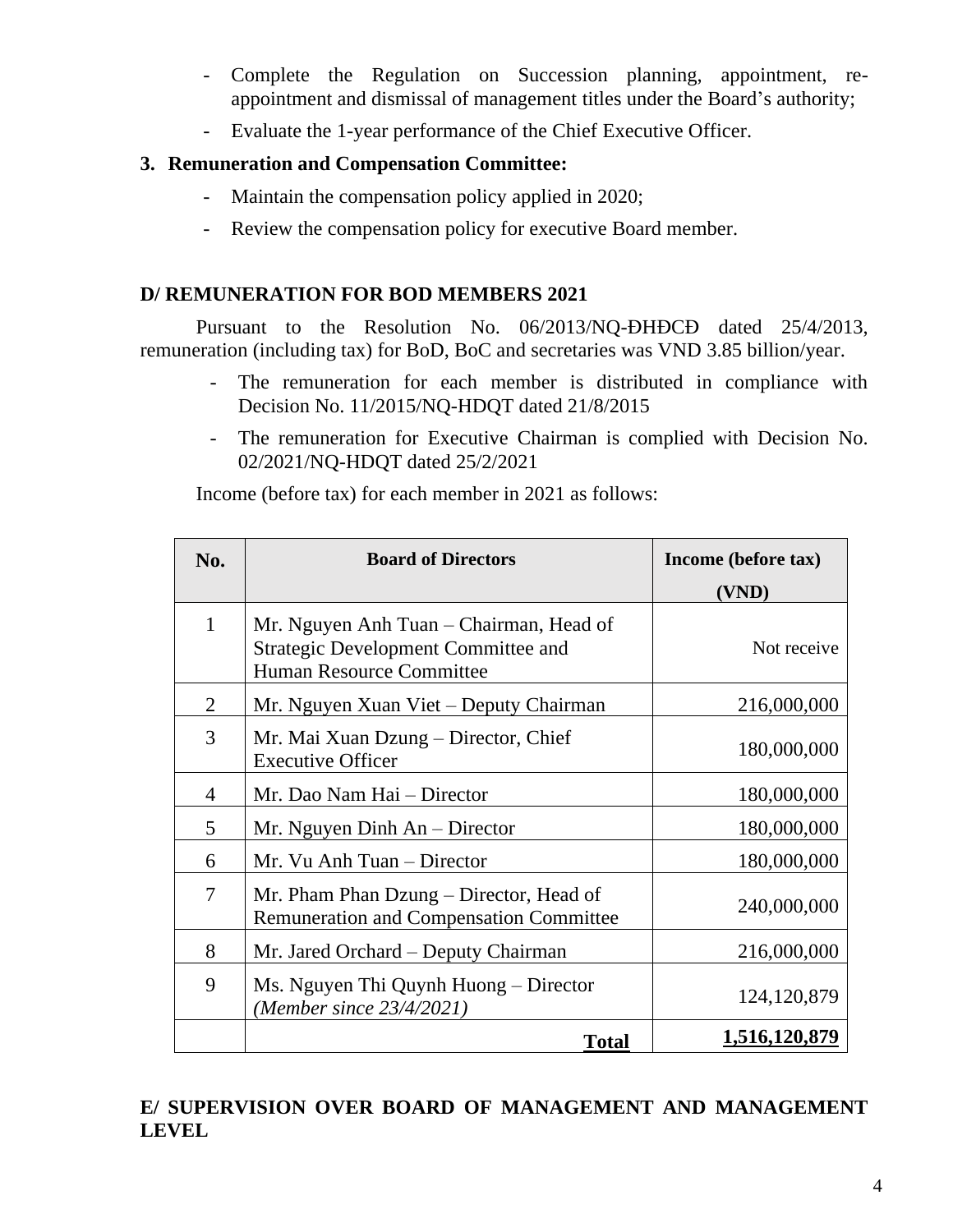- All issues relating to the decision making of the BOD have been discussed and informed in a fully, timely and correctly manner to the BOM.
- The BOM has strictly followed all resolutions of Annual General Meeting of Shareholders and Board of Directors.
- The BOM has been present and given opinions at BOM meetings.
- All proposals of the BOM to the BOD have been studied and discussed and the BOD has given out directions in a timely manner.
- The CEO has directed the Corporation and the management level to follow all the decisions of the BOD, AGM and regulatory requirement, charter of listed company in a fully and timely manner.

# **F/ COORDINATION WITH THE BOC AND DIRECTION OF THE BOM'S OPERATION**

- The BOD has closely coordinated with the BOC and directed the BOM in the implementation of the resolutions of AGM and the BOD.
- Implementing the decisions of the BOD, the Executive Chairman has closely directed to ensure the stability and development of VINARE: directing the BOM to effectively implement a number of key tasks: (1) to connect with primary insurance companies to increase the inward business, optimize reinsurance capacity, contributing to enhance VINARE's position; (2) to co-ordinate with partners to effectively develop new products, creating immediate and long-term revenue; (3) to promote the investment in safe and effective assets in the context of decreasing deposit interest rates, improving investment efficiency; (4) to focus on monitoring and improving management efficiency of equity portfolio, in which there have been positive changes at VINARE Invest Company; (5) to maintain and strengthen financial capacity, internal audit, compliance and risk management; (6) to complete machenism and improve internal governance efficiency, the set of performance evaluation criteria, timely evaluate, motivate, reward individuals and teams with achievements; (7) to ensure facilities, adequate equipment, modern information technology in accordance with work needs; (8) to direct the prevention of Covid 19 pandemic in a safely manner.
- All issues relating to the decision making of the BOD have been discussed, informed in a fully, timely, correctly manner to the BOC and BOM.
- The BOM and BOC have participated and given opinions in all of the BOD meetings.
- The proposals of the BOM, BOC to the BOD have been considered, discussed and the BOM has given out the directions in a timely manner.
- The Corporation has followed the decisions of the BOD, AGM and also the regulations of the State, Charter of the listed company in a fully, timely manner.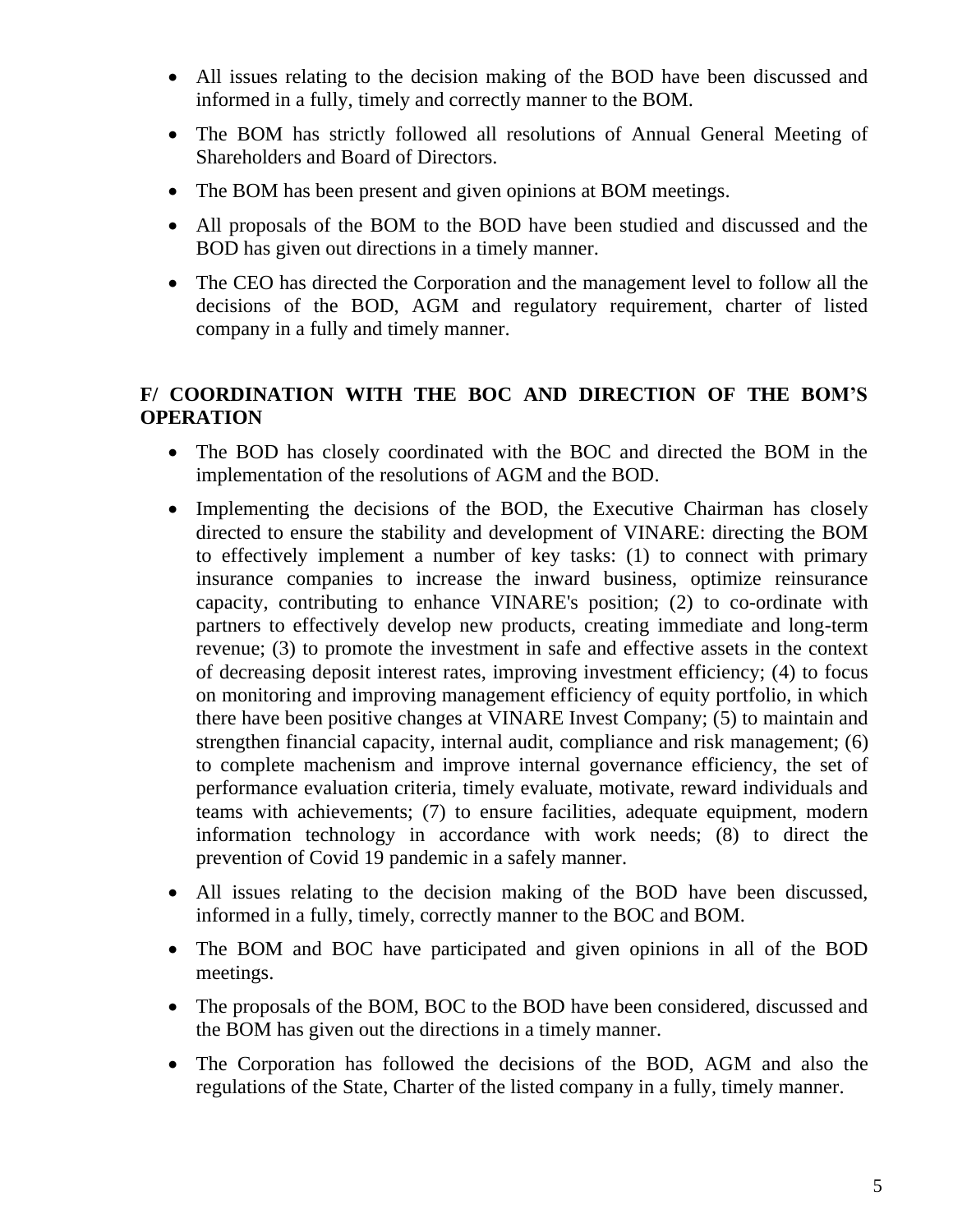# **II. BUSINESS PLAN AND TASKS FOR 2022**

The BOD approves and directs VINARE to fulfill all the targets of 2022 business plan and tasks as follows:

### **A/ Business plan for 2022:**

# ❖ *Business plan*:

*Unit: VND million*

| <b>Criteria</b>                                                                                              | <b>2022 Plan</b> | 2021 Performance |
|--------------------------------------------------------------------------------------------------------------|------------------|------------------|
| Gross written premium; in which premium<br>volume from core business VND 1,883,300<br>million (growth of 9%) | 2,211,345        | 2,246,160        |
| Profit before tax                                                                                            | 434,700          | 407,914          |
| Projected dividend payment                                                                                   | 12%              | 13%              |
| Total revenues $-$ Total expenses (not<br>including salary fund)                                             | 504,000          | 473,171          |

# ❖ *Investment assets allocation:*

*Unit: VND million*

| No. | <b>Investment portfolio</b>                             | <b>2022 Plan</b> | 2021<br><b>Performance</b> | $+/-$    | Percentage<br>(31/12/2022) |
|-----|---------------------------------------------------------|------------------|----------------------------|----------|----------------------------|
| 1   | Deposits                                                | 2,700,000        | 2,740,500                  | (40,500) | 62.8%                      |
| 2   | <b>Bonds</b>                                            | 700,000          | 559,490                    | 140,510  | 16.3%                      |
| 3   | Equities                                                | 504,000          | 522,701                    | (18,701) | 11.7%                      |
|     | Securities, fund certificates<br>& entrusted investment | 315,000          | 265,000                    | 50,000   | 7.3%                       |
| 5   | Office leasing                                          | 5,400            | 6,410                      | (1,010)  | 0.1%                       |
| 6   | Real estate                                             | 11,200           | 11,206                     |          | 0.3%                       |
| 7   | Non-term deposits                                       | 64,400           | 25,282                     | 39,118   | 1.5%                       |
|     | Total                                                   | 4,300,000        | 4,130,589                  | 169,411  | 100.0%                     |

### **B/ Business tasks for 2022:**

1. Strive to fulfill and out-perform business plan 2022.